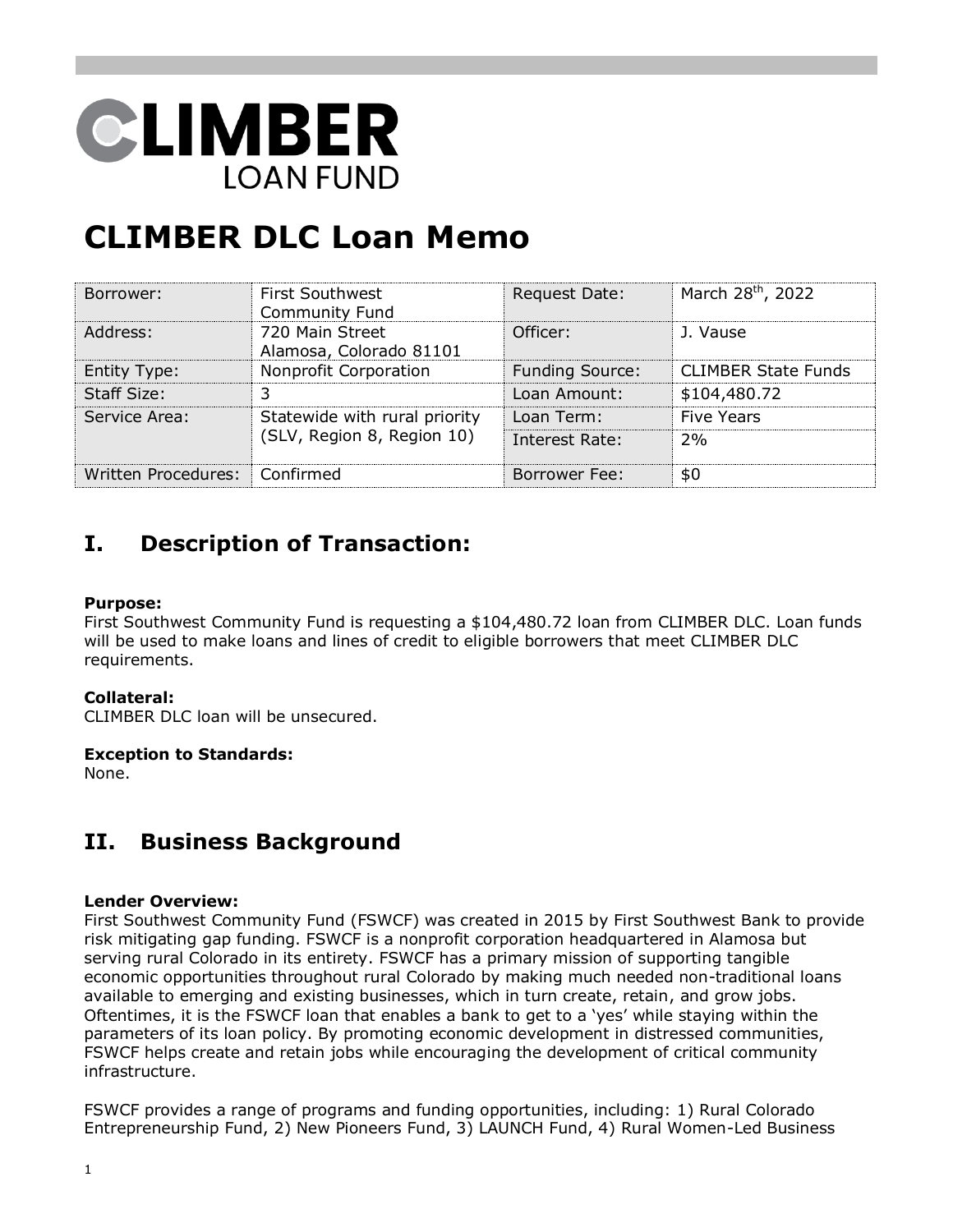Fund, 5) Telluride Regional Loan Fund, 6) Intermediary Relending Program, and 7) Creative Arts Loan Fun. Through these funds FSWCF supports a wide range of entities, including both start-ups, existing businesses, and nonprofit organizations.

### **Management:**

FSWCF is led by a competent team of professionals and overseen by an experienced 6-member Board of Directors. Cass Walker serves as Executive Director and has over a decade of experience in nonprofit management and building inclusive, innovative ecosystems. Sherry Waner serves as Chief Development Officer (CDO) and has served in banking for over 25 years. Sherry Waner also serves as the CDO for First Southwest Bank. Kent Kurtis serves on FSWCF's Board of Directors and acts as CEO of First Southwest Bank.

## **III. Financial Analysis**

FSWCF provided audited financial statements for 2018-2020.

### **Revenues & Expenses/Profitability:**

FSWCF's primary sources of revenue include grant revenue, contributions, and interest and fee revenue generated by their loan portfolio. Expenses include program expenses, interest expenses, salaries, and professional services. FSWCF has reported a positive change in net assets in all periods under review.

|                           | 2018       | 2019       | 2020         |  |
|---------------------------|------------|------------|--------------|--|
| <b>Grant Revenue</b>      | 100,000    | 21,898     | 3,832,938    |  |
| Contributions             | 247,287    | 73,600     | 314,239      |  |
| Interest & Fees           | 92,168     | 142,952    | 208,928      |  |
| <b>Total Income</b>       | 439,455    | 238,450    | 4,356,105    |  |
| <b>Interest Expense</b>   | $-13,391$  | $-37,224$  | $-67,133$    |  |
| Provision for Loan Loss   | $-40,821$  | $-39,290$  | $-98,294$    |  |
| Grant Pass Through        | 0          | $-32,951$  | $-3,548,473$ |  |
| Salaries & Prof. Serv.    | $-50,904$  | $-103,588$ | $-193,674$   |  |
| Other                     | $-107,366$ | $-5,443$   |              |  |
| <b>Total Expenses</b>     | $-212,482$ | $-218,496$ | $-3,907,574$ |  |
| Change in Net Assets      | 226,973    | 19,954     | 448,531      |  |
| <b>CHFA Debt Service</b>  | 2,090      | 2,090      | 2,090        |  |
| <b>Total Debt Service</b> | 2,090      | 2,090      | 2,090        |  |
| <b>DSCR</b>               | 108.60     | 9.55       | 214.61       |  |

### **Liquidity/Working Capital/Leverage:**

FSWCF ended 2020 with \$1.2M in positive net assets. Of that, \$981k had donor restrictions and \$248k had no restrictions. Loan receivables represented \$5.2M of the organization's \$9.1M of total assets, along with \$180k in unrestricted cash accounts, \$3.6M in restricted cash accounts, and \$100k in receivables. FSWCF's has \$7.8M in liabilities, all of which are funding sources for their existing loan programs.

### **Portfolio Review:**

FSWCF provided the required details regarding their loan portfolio for the past three years. The organization's portfolio has grown each year since 2018, increasing from \$2.9M to \$6.15M. In 2020 the organization provided three times as many loans as it did in 2018. Despite this growth the